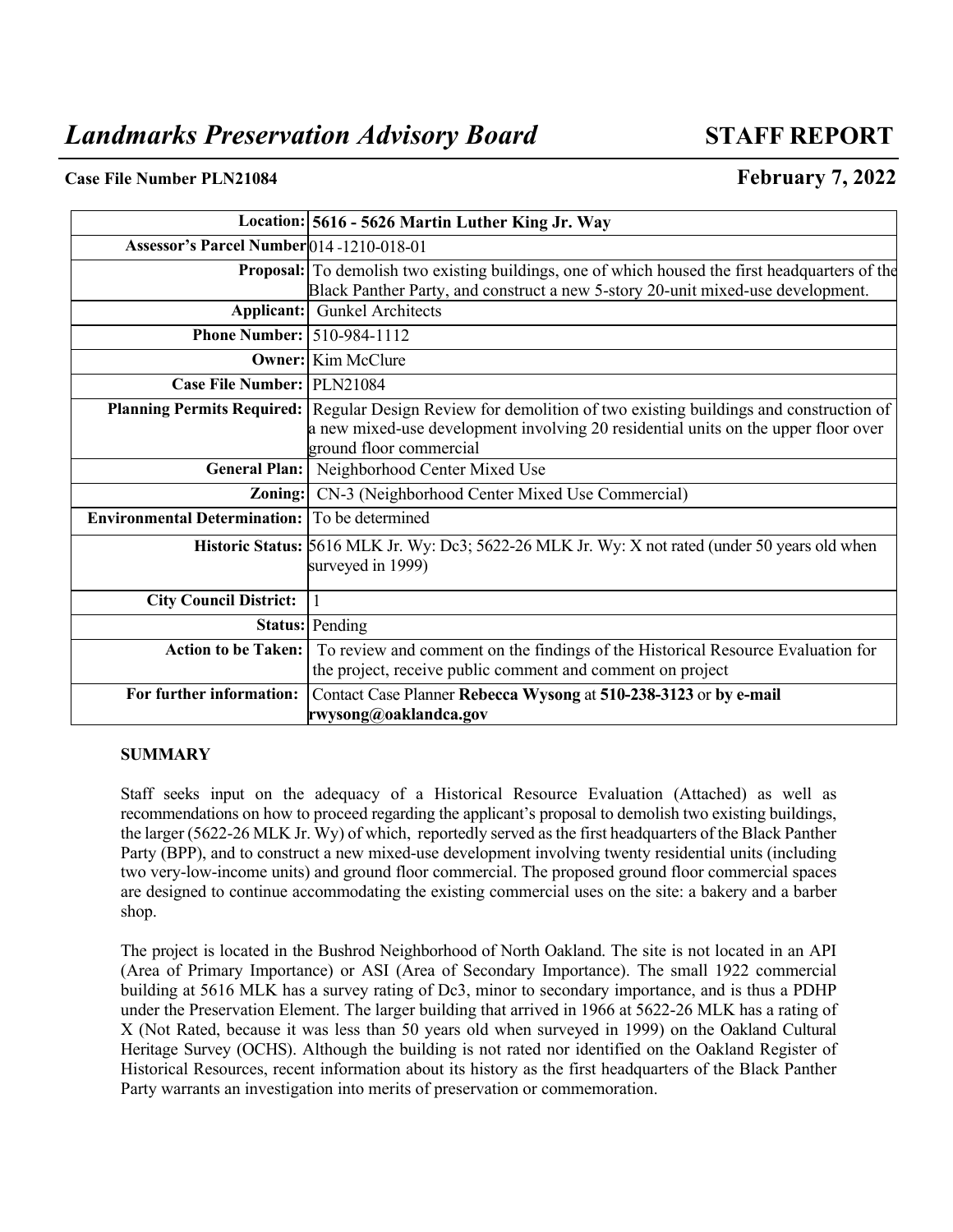In light of recent information about the historic use of the property, staff determined it was important to present the findings of the HRE to the Landmarks Preservation Advisory Board to determine its adequacy, as well as take public testimony from interested parties, and recommend the appropriate review processes for both the proposed demolition of the existing structures and the applicable California Environmental Quality Act (CEQA). Under the City of Oakland's CEQA thresholds, a project is considered to have a significant impact pertaining to cultural and historic resources if the project would cause a substantial adverse change in the significance of an historical resource, where a substantial adverse change includes physical demolition, destruction, relocation, or alteration of the resource or its immediate surroundings such that the significance of the historical resource would be "materially impaired." The significance of an historical resource is "materially impaired" when a project demolishes or materially alters, in an adverse manner, those physical characteristics of the resource that convey its historic significance and justify its inclusion on, or eligible for inclusion on, an historic resource list.

A draft Historic Resource Evaluation (HRE; Attachment A) has been prepared by Mark Hulbert, a Preservation Architect & Historic Resources Consultant of Preservation Architecture. The conclusion of the HRE states that while there is historic significance of the site associated with historical events and historical people, the building itself does not have adequate integrity to convey that historic significance. The HRE states that the only component of the existing property that conveys its historical significance is a commemorative display within the building that the HRE describes as "impermanent and lean." Nonetheless, the site does have a period character authentic to the historic events and persons associated with the site. One suggestion is to have a commemorative display within the proposed development. Staff requests that the LPAB evaluate the HRE as well as take public testimony from interested parties and advise Staff as to whether or not it agrees with the findings and conclusions.

Staff welcomes board members' comments on the contents of the HRE and other appropriate ways of appropriately commemorating the site's historical legacy.

## **SITE DESCRIPTION**

The property is a flat, rectangular, 6,387 square-foot, midblock parcel containing a two-story, 1947/1966 commercial building (5622-26) currently occupied by a bakery with residential units on second floor, and a one-story 1922 commercial building (5616) occupied by a barber shop. The site is on the east side of Martin Luther King Jr. Way (previously called Grove Street), across from the elevated train tracks of BART.

## History and Context

## *5622-5626 Martin Luther King Jr Way*

According to research presented in the HRE, the existing two-story building located on the northeastern portion of lot was built in 1947 with two storefronts and four apartments at a lot across the street at 5523- 5527 Grove Street (previous name of Martin Luther King Jr. Way). The building was moved to its current location in 1966 and was occupied starting in 1967. The first owners were Dr. James L. Wood and Maxine Wood from 1966 to 1973, who apparently leased space in the building to the newly formed Black Panther Party for Self Defense (BPP) starting in the beginning of the 1967. The BPP was formed in late 1966. By 1968, the BPP had moved into another building at 4421 Grove St, according to directory records.

## *5616 Martin Luther King Jr Way*

The existing building located on the southwestern portion of lot was built in 1922 as an individual storefront.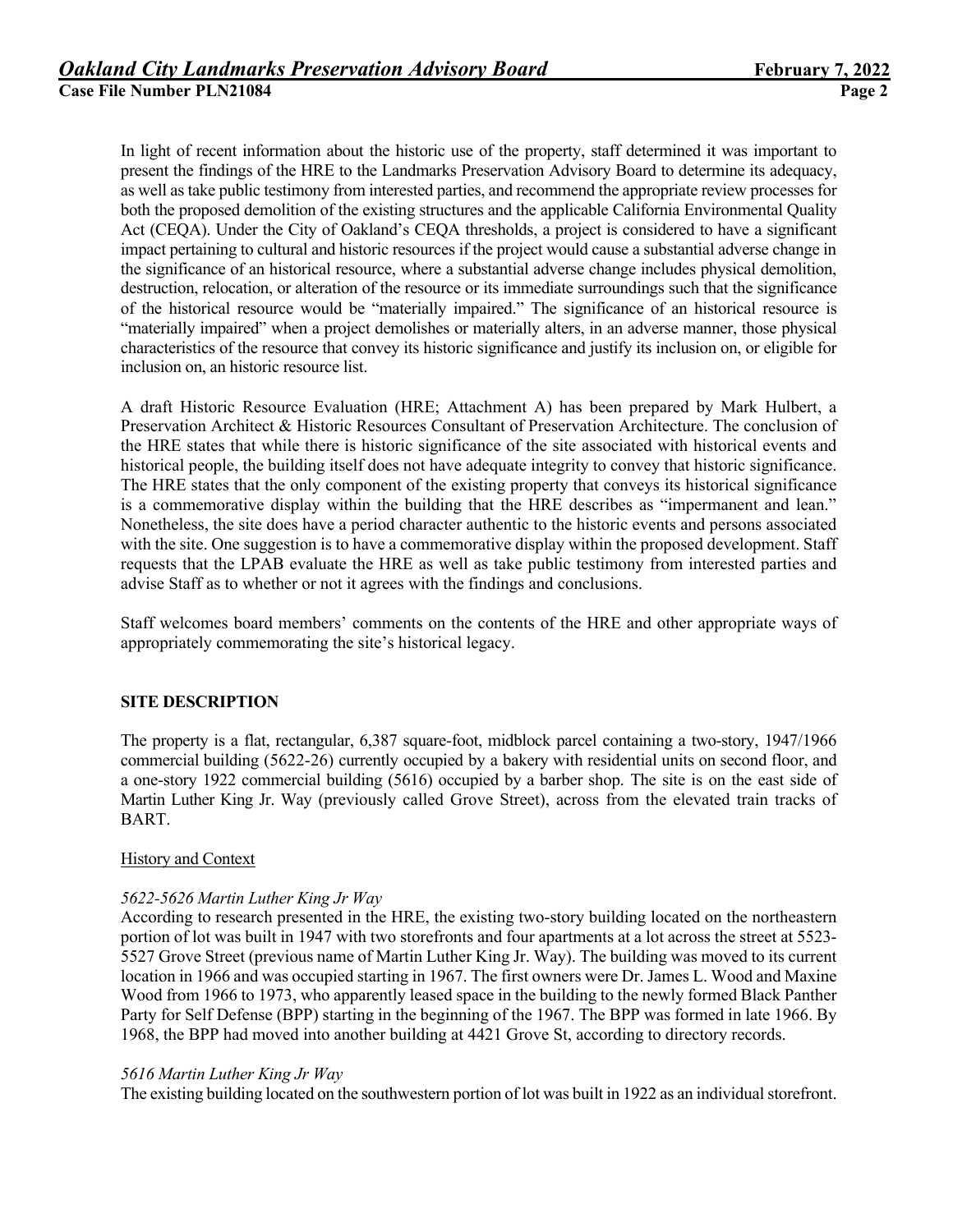It is a representative, largely intact small commercial building of its period, but not distinctively significant in design or historical associations. Its Dc rating makes it a PDHP but not a Local Register or CEQA resource.

# **PROJECT DESCRIPTION**

The proposed project (Attachment B) would create a new 31,900 square-foot building that consists of commercial and parking on the ground floor and residential on the upper floors. The ground floor would have a tile frontage and glass storefronts. The upper stories would be clad in Parklex panels, horizontal siding, and a plaster rim surrounding the floors. There will be four balconies, including the group open space fronting the street.

The ground floor would contain 10 parking spaces(3,330 square feet), a 2,240 square-foot commercial space, and 840 square feet of residential amenities. Floors 2-5 would consist of 20 residential units.

## **GENERAL PLAN ANALYSIS**

Applicable policies are found in the Land Use and Transportation Element (LUTE) and the Historic Preservation Element (HPE) of the Oakland General Plan.

Land Use and Transportation Element (LUTE)

The site is in the Neighborhood Center Mixed Use land use classification, which has a maximum nonresidential floor area ratio (FAR) of 4.0 and maximum residential density of one unit per 350 square feet of lot area. The intent of Neighborhood Center Mixed Use classification is "to identify, create, maintain, and enhance mixed use neighborhood commercial centers. These centers are typically characterized by smaller scale pedestrian-oriented, continuous street frontage with a mix of retail, housing, office, active open space, eating and drinking places, personal and business services, and smaller scale educational, cultural, or entertainment uses."

The proposal to construct a mixed-use building is consistent with and meets the policies (noted below) through residential intensification and the maintenance of ground floor commercial spaces.

The project conforms to the following LUTE Policies and Objectives:

Policy I/C3.4 Strengthening Vitality.

The vitality of existing neighborhood mixed use and community commercial areas should be strengthened and preserved.

Policy N3.1 Facilitating Housing Construction Facilitating the construction of housing units should be considered a high priority for the City of Oakland.

Policy N3.2 Encouraging Infill Development

In order to facilitate the construction of needed housing units, infill development that is consistent with the General Plan should take place throughout the City of Oakland.

Policy N7.1 Ensuring Compatible Development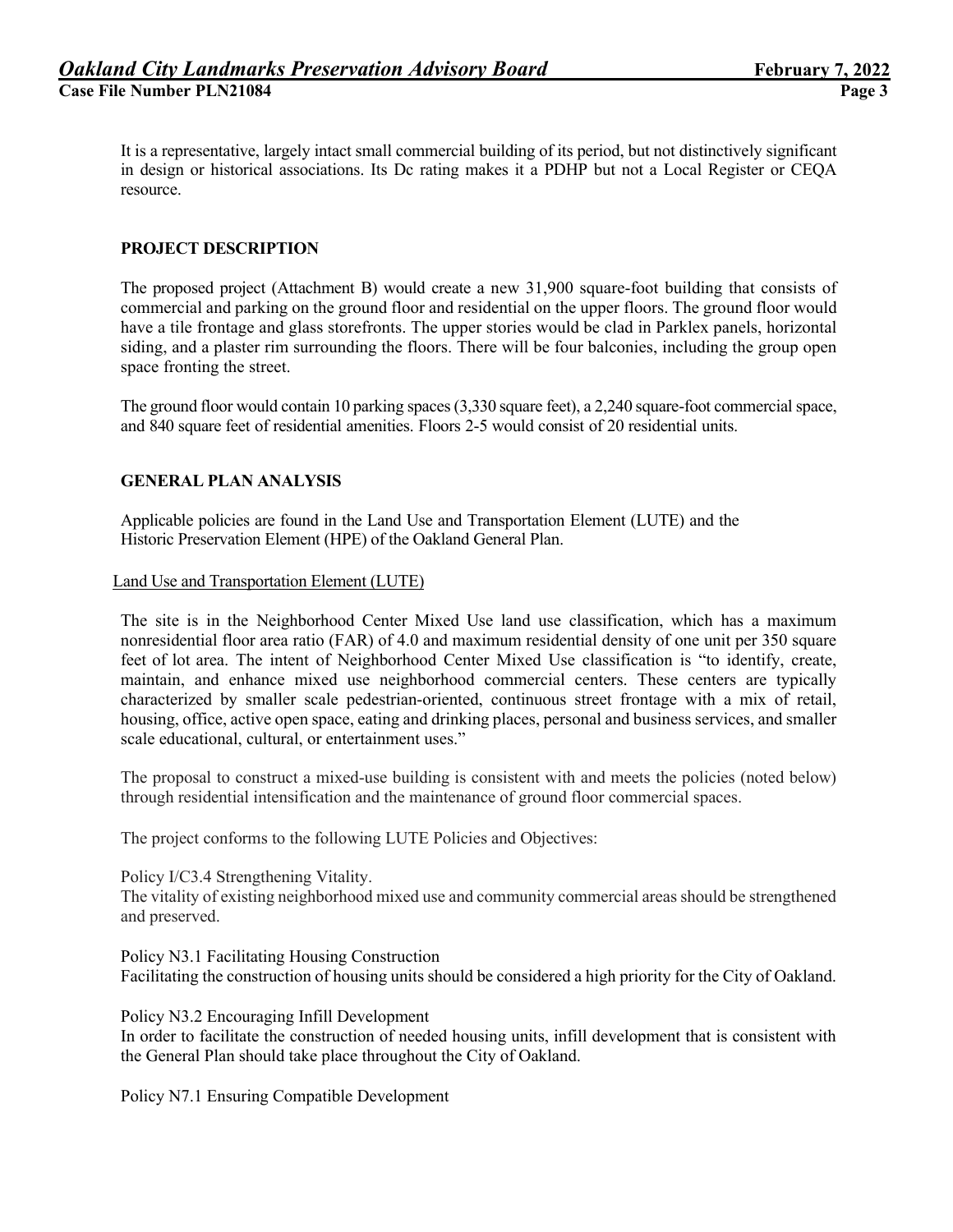New residential development in Detached Unit and Mixed Housing Type areas should be compatible with the density, scale, design, and existing or desired character of surrounding development.

Policy N9.6 Respecting Diversity The city's diversity in cultures and populations should be respected and built upon.

#### Policy N9.8 Preserving History and Community

Locations that a sense of history and community within the City should be identified and preserved where feasible.

#### Historic Preservation Element (HPE) of the Oakland General Plan.

The HPE sets out a hierarchy of historic properties based on OCHS ratings and local, state, and federal designations. About 20% of Oakland's buildings are classified as Potential Designated Historic Properties (PDHPs) which "warrant consideration for possible preservation" (HPE Policy 1.2).

One of the existing buildings (5616 MLK) is a PDHP and there is potential for an OCHS rating on the other existing building (5622-26 MLK). The policies and goals of the HPE apply to the project including the following:

Policy 3.1 Avoid or Minimize Adverse Historic Preservation Impacts Related to Discretionary City Actions The City will make all reasonable efforts to avoid or minimize adverse effects on the Character-Defining Elements of existing or Potential Designated Historic Properties which could result from private or public projects requiring discretionary City actions.

## Policy 3.5 Historic Preservation and Discretionary Permit Approvals

For additions or alteration to Heritage Properties or Potential Designated Historic Properties requiring discretionary City permits, the City will make a finding that: (1) the design matches or is compatible with, but not necessarily identical to, the property's existing or historical design; or (2) the proposed design comprehensively modifies and is at least equal in quality to the existing design and is compatible with the character of the neighborhood; or (3) the existing design is undistinguished and does not warrant retention and the proposed design is compatible with the character of the neighborhood.

Policy 3.8, excerpted below doesn't seem to strictly apply at the moment, however since the HRE identifies it as a CEOA resource significant under California Register criteria  $1 \& 2$ , it may be possible that Policy 3.8 findings and mitigations may be relevant if upon its review the LPAB discover sufficient evidence to reclassify the site to fit the criteria.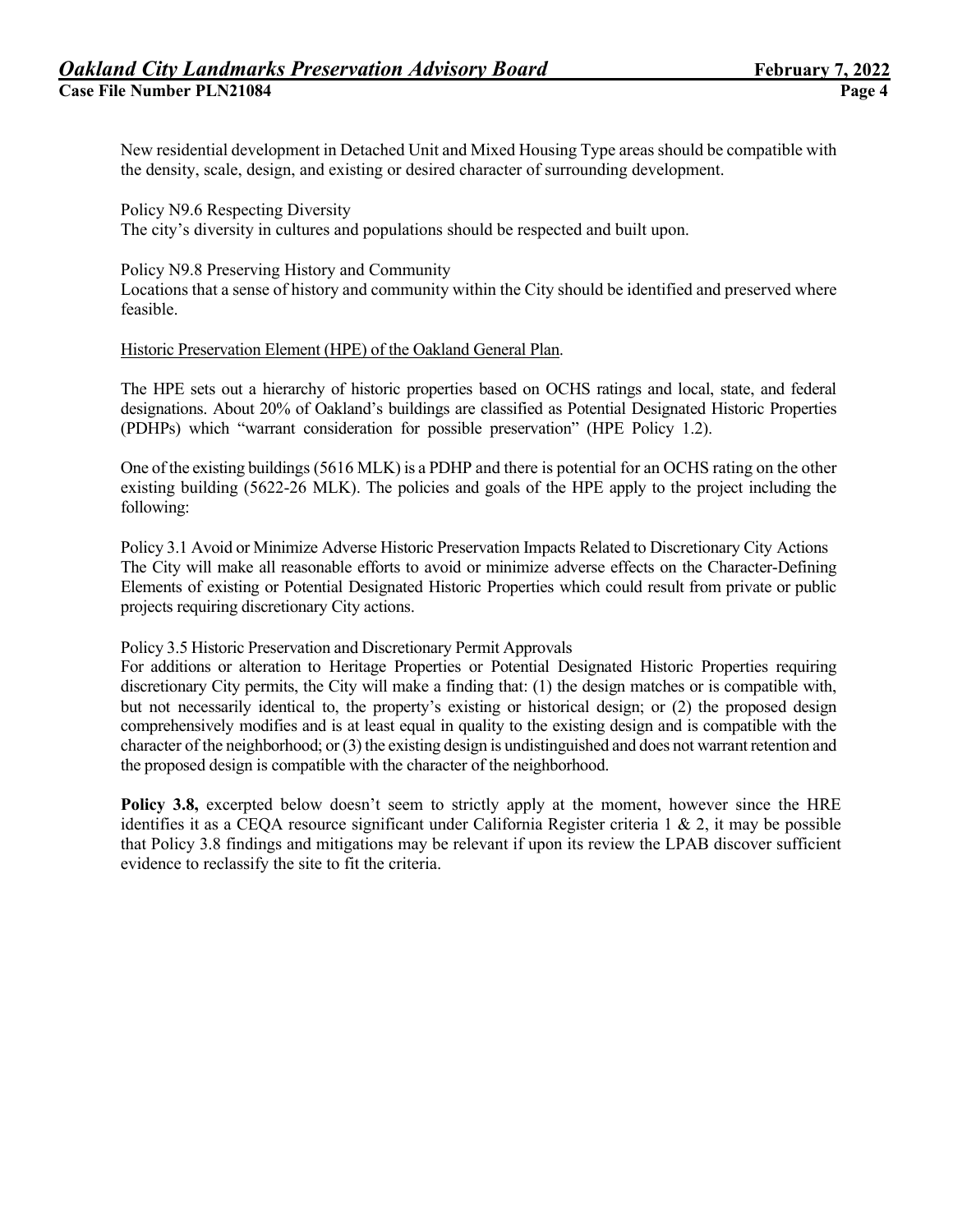POLICY 3.8: DEFINITION OF "LOCAL REGISTER OF HISTORICAL RESOURCES" AND HISTORIC<br>PRESERVATION "SIGNIFICANT EFFECTS" FOR ENVIRONMENTAL REVIEW PURPOSES.

For purposes of environmental review under the California Environmental Quality Act, the following properties will constitute the City of Oakland's Local Register of Historical Resources<sup>1</sup>:

- 1) All Designated Historic Properties, and
- 2) Those Potential Designated Historic Properties that have an existing rating of "A" or "B" or are located within an Area of Primary Importance.

Until complete implementation of Action 2.1.2 (Redesignation), the Local Register of Historical Resources will also include the following designated properties: Oakland Landmarks, S-7 Preservation Combining Zone properties, and Preservation Study List properties.

Complete demolition of a Historical Resource will normally be considered a significant effect that<br>cannot be mitigated to a level less than significant and will, in most cases, require preparation of an **Environmental Impact Report.** 

A proposed addition or alteration to a Historical Resource that has the potential to disqualify a property from Landmark or Preservation District eligibility or may have substantial adverse effects on the property's Character-Defining Elements will normally, unless adequately mitigated, be considered to have a significant effect. Possible mitigation measures are suggested in Action 3.8.1.

## **ZONING ANALYSIS**

The subject property is within the CN-3 Neighborhood Commercial Zone. The intent of the CN-3 Zone is: "to create, preserve, and enhance mixed use neighborhood commercial centers. The centers are typically characterized by smaller scale pedestrian oriented, continuous and active store fronts with opportunities for comparison shopping." The base allowable density is one unit per 450 square-feet of lot area.

#### Development Standards

The following table describes key development standards for the project.

| <b>Regulation</b>           | <b>Required</b>                    | <b>Proposed</b>                   |
|-----------------------------|------------------------------------|-----------------------------------|
| Maximum Residential Density | 1 unit per 450 square-feet of lot  | 1 unit per 320 square-feet of lot |
|                             | area.                              | area, due to 35% density bonus    |
|                             |                                    | that increases the number of      |
|                             |                                    | units by 4 units.                 |
|                             |                                    |                                   |
| Maximum Height              | 45'                                | 56' due to waiver request to      |
|                             |                                    | accommodate density bonus         |
| Minimum Usable Open Space   | 150 per unit. $-3,000$ square-feet | 877 square-feet due to waiver     |
|                             |                                    | request                           |
| Minimum Parking             | space per unit or 20 spaces.       | 10 includes 50% reduction.        |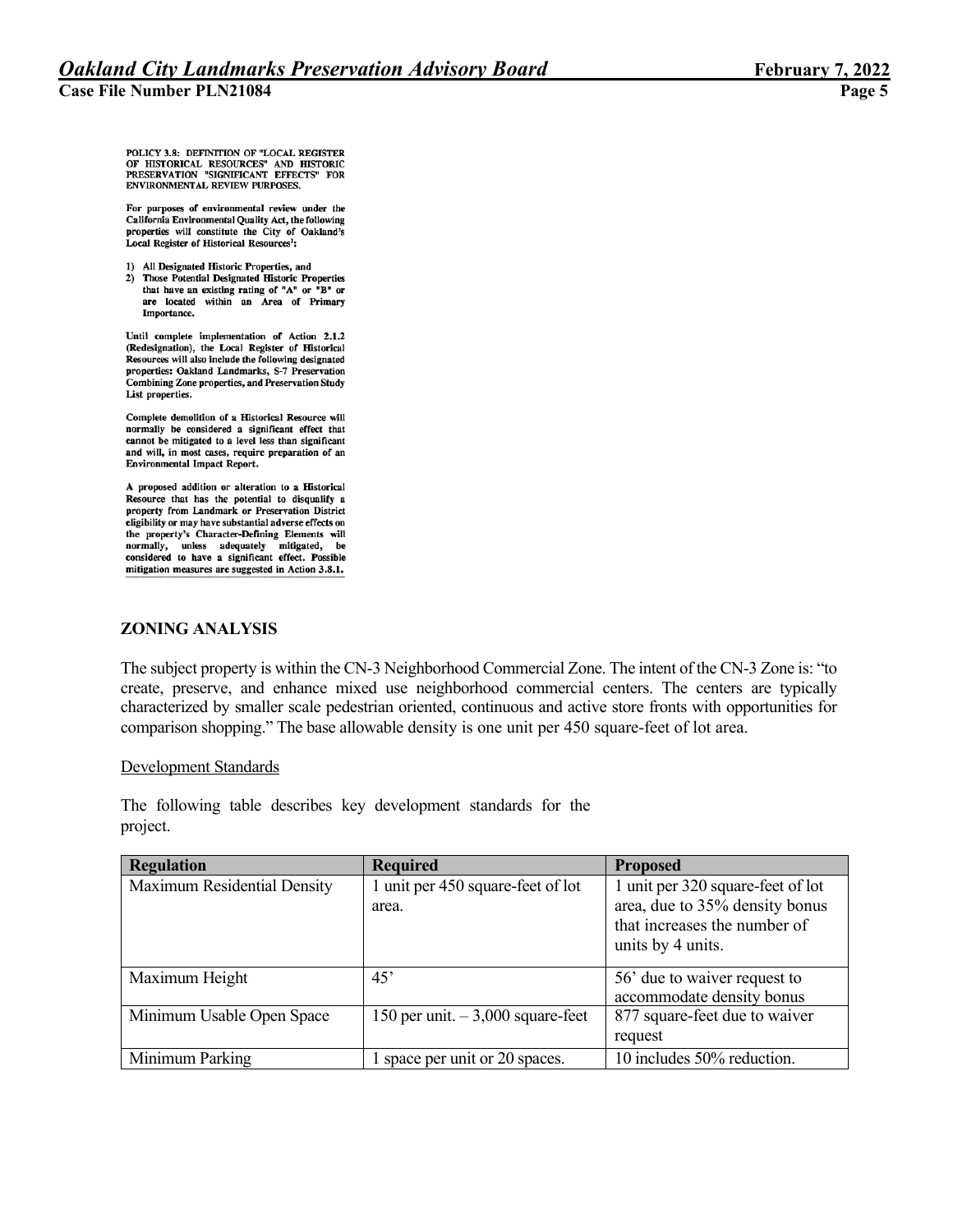## Planning Permits Required

#### *Regular Design Review*

The construction of residential units requires Regular Design Review approval pursuant to Planning Code Sections 17.101G.020 and 17.136.050 and is subject to the following Design Review Criteria:

Section 17.136.050. A – Regular Design Review Criteria (Residential Facilities)

- 1. That the proposed design will create a building or set of buildings that are well related to the surrounding area in their setting, scale, bulk, height, materials, and textures;
- 2. That the proposed design will protect, preserve, or enhance desirable neighborhood characteristics;
- 3. That the proposed design will be sensitive to the topography and landscape;
- 4. That, if situated on a hill, the design and massing of the proposed building relates to the grade of the hill;
- 5. That the proposed design conforms in all significant respects with the Oakland General Plan and with any applicable design review guidelines or criteria, district plan, or development control map which have been adopted by the Planning Commission or City Council.

Section 17.136.075, Demolition Findings – at least Category 3 for PDHPs (per HPE Policy 3.5)

- 1. The design quality of the proposed replacement project is at least equal to that of the original structure and the proposed replacement project is compatible with the character of the neighborhood.
- 2. The public benefits of the proposed replacement project outweigh the benefit of retaining the original structure.
- 3. The existing design is undistinguished and does not warrant retention and the proposed design is compatible with the character of the neighborhood.

## **ENVIRONMENTAL DETERMINATION**

An analysis of the project's compliance with CEQA has not been completed and is contingent upon the outcome of whether or not the LPAB finds the HRE adequate and any additional or new information it may get from taking public testimony.

## **KEY ISSUES**

#### **Historic Resource**

One key issue is whether or not 5622-26 MLK, which currently has a rating of X (Not Rated, because it was less than 50 years old when surveyed in 1999) on the Oakland Cultural Heritage Survey (OCHS) preliminary survey is a Historic Resource and under which definitions, and this means in terms of the project. The HRE identifies it as a CEQA resource significant under California Register criteria 1 & 2. Typically, a property that is not officially classified as historic cannot be reclassified midstream when an application is already under review. However, depending on the revelation of new information that comes to light, there may be exceptions to that rule, especially where demolition of the existing structures is involved.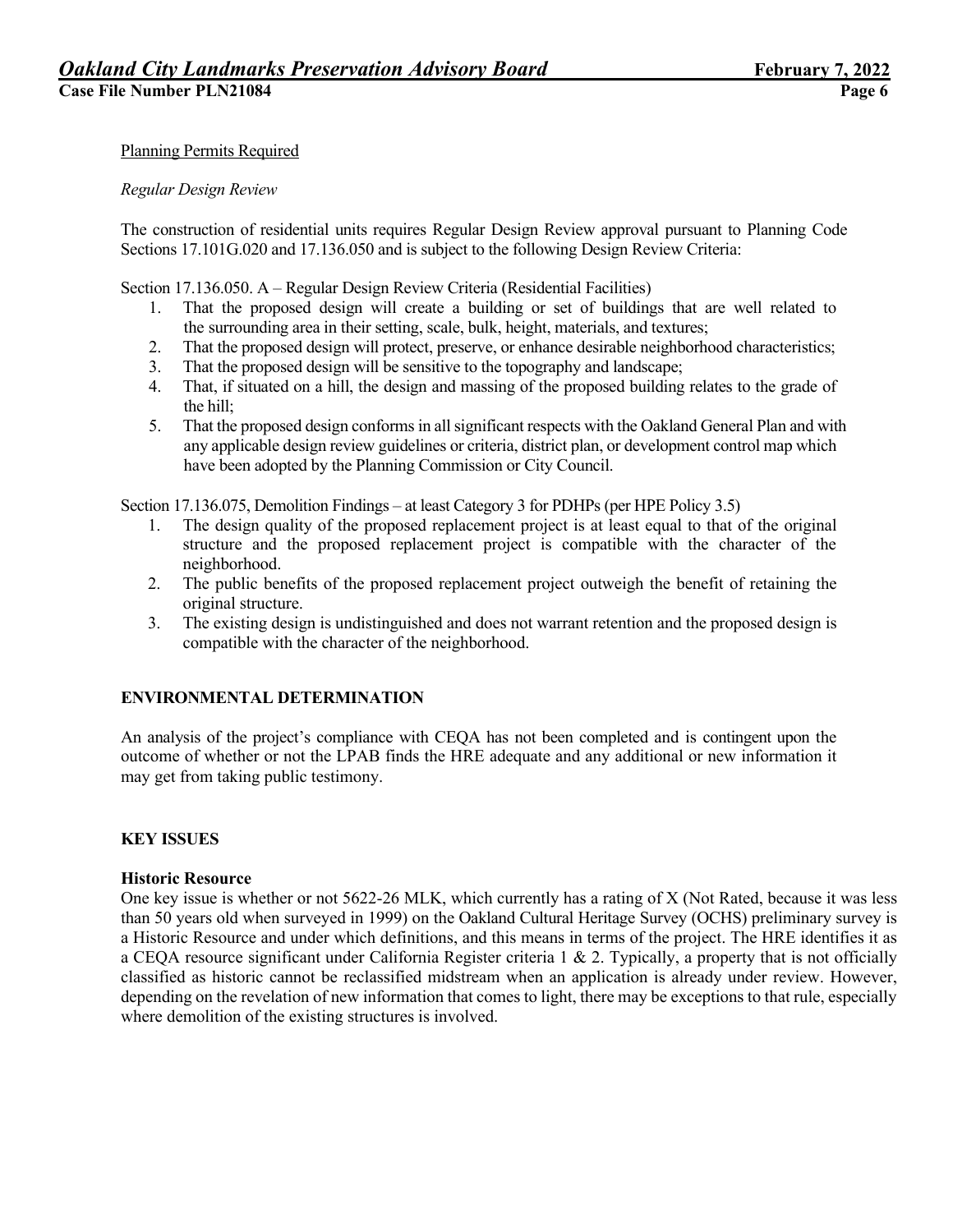## **Historic status: California Register eligibility as CEQA resource**

Below are excerpts of the Historic Resource Evaluation (please see Attachment A) with a summary of findings and conclusion:

The HRE concludes that 5622-26 MLK has direct associations to events and persons of identifiable historic importance (i.e., the Black Panther Party) and thus meets two California Register criteria 1 and 2. The building at 5616, a representative 1922 small commercial building with a survey rating of Dc3, was not found to meet California Register criteria.

#### **Integrity Considerations**

For a finding of historic significance, under the National Register (NR) and California Register (CR) criteria, the subject resource must also possess integrity, i.e., be able to convey its identified significance in the present as the authentic, recognizable historic resource.

The HRE discusses integrity and argues that 5622-26 MLK does not convey its associations to persons and events of identifiable historic importance under the NR evaluation criteria for integrity of *location and setting; association and feeling; design, materials and workmanship* (see HRE, page 7).

Location is a relatively important aspect of this site, set as it is in its North Oakland neighborhood, where the significant event and persons associated with the BPP germinated in the Civil Rights Era. The setting opposite the BART tracks was taking its present shape during the Panther era, and BART construction probably occasioned the move of the building from across the street in 1966. The building's design, materials, and workmanship, though not architecturally significant, are unchanged enough from 1967 that the HRE cites "a definitive 1967 photograph" to support identification of the site. In terms of feeling and association, the building isrepresentative of postwar neighborhood mixed-use construction and the kind of quarters where a young community organization might find office space, as recognized by oral tradition. The association is further supported by an extant and ongoing commemorative display in one of the businesses on site, which interprets the history of the site and organization.

The HRE concludes that "despite identifiable significance specific to the founding and founders of the BPP in the year 1967, neither the subject site nor its building convey this significance. Therefore, under the CR and NR, the 5616-5626 MLK Jr. Way site and 5622- 5626 building lack potential historic significance."

However, this conclusion of non-significance seems open to alternate interpretations in technical terms of National Register Bulletin 15, as well as in terms of growing interest in non-traditional and minority cultural resources. Staff is not aware that the project applicants or consultants have sought or received input from Black Panther Party representatives or community members.

## **Commemorative Mitigation**